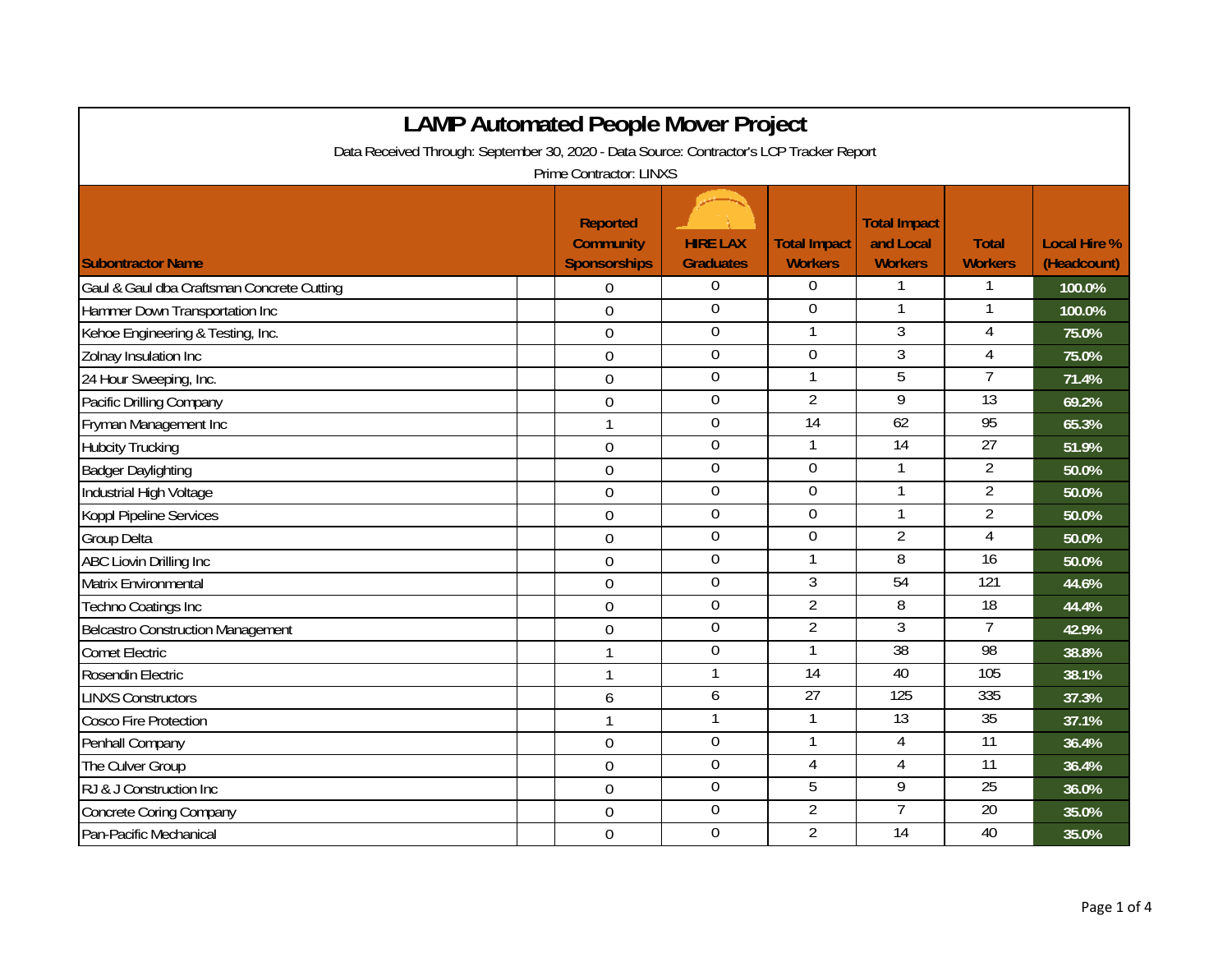|                                                                                          |  | <b>LAMP Automated People Mover Project</b>                 |                                     |                                       |                                                    |                                |                                    |  |
|------------------------------------------------------------------------------------------|--|------------------------------------------------------------|-------------------------------------|---------------------------------------|----------------------------------------------------|--------------------------------|------------------------------------|--|
| Data Received Through: September 30, 2020 - Data Source: Contractor's LCP Tracker Report |  |                                                            |                                     |                                       |                                                    |                                |                                    |  |
| Prime Contractor: LINXS                                                                  |  |                                                            |                                     |                                       |                                                    |                                |                                    |  |
| <b>Subontractor Name</b>                                                                 |  | <b>Reported</b><br><b>Community</b><br><b>Sponsorships</b> | <b>HIRE LAX</b><br><b>Graduates</b> | <b>Total Impact</b><br><b>Workers</b> | <b>Total Impact</b><br>and Local<br><b>Workers</b> | <b>Total</b><br><b>Workers</b> | <b>Local Hire %</b><br>(Headcount) |  |
| Crosstown Electric & Data Inc.                                                           |  | $\Omega$                                                   | $\boldsymbol{0}$                    | $\boldsymbol{0}$                      | 1                                                  | 3                              | 33.3%                              |  |
| Hixson Backhoe Service Inc                                                               |  | $\mathbf 0$                                                | $\overline{0}$                      | $\boldsymbol{0}$                      | 1                                                  | 3                              | 33.3%                              |  |
| The JV Land Clearing Company Inc                                                         |  | $\overline{0}$                                             | $\mathbf 0$                         | $\boldsymbol{0}$                      | 5                                                  | $\overline{15}$                | 33.3%                              |  |
| Frank S. Smith Masonry Inc.                                                              |  | $\mathbf 0$                                                | $\overline{0}$                      | $\overline{3}$                        | 17                                                 | 52                             | 32.7%                              |  |
| Norcal Pipeline Services                                                                 |  | $\mathbf{1}$                                               | 1                                   | $\overline{3}$                        | $\overline{21}$                                    | 68                             | 30.9%                              |  |
| Miller Equipment Rental                                                                  |  | $\mathbf 0$                                                | $\overline{0}$                      | $\overline{2}$                        | $\overline{7}$                                     | 23                             | 30.4%                              |  |
| <b>Building Electronic Controls</b>                                                      |  | $\mathbf 0$                                                | $\boldsymbol{0}$                    | $\mathbf{1}$                          | 3                                                  | $\overline{10}$                | 30.0%                              |  |
| Bill Carr Surveys, Inc.                                                                  |  | $\mathbf 0$                                                | $\overline{0}$                      | 1                                     | $\overline{4}$                                     | 14                             | 28.6%                              |  |
| Legacy Foundations                                                                       |  | $\mathbf 0$                                                | $\mathbf 0$                         | $\overline{10}$                       | $\overline{21}$                                    | $\overline{78}$                | 26.9%                              |  |
| Connor Concrete Cutting & Coring                                                         |  | $\mathbf 0$                                                | $\mathbf 0$                         | $\mathbf{1}$                          | 1                                                  | 4                              | 25.0%                              |  |
| <b>Halco Testing Services</b>                                                            |  | $\mathbf 0$                                                | $\mathbf 0$                         | $\mathbf{1}$                          | $\mathbf{1}$                                       | $\overline{4}$                 | 25.0%                              |  |
| Rebar Engineering                                                                        |  | $\mathbf 0$                                                | $\overline{0}$                      | 0                                     | $\mathbf{1}$                                       | $\overline{4}$                 | 25.0%                              |  |
| <b>Lucas Builders</b>                                                                    |  | $\mathbf 0$                                                | $\boldsymbol{0}$                    | 1                                     | $\overline{4}$                                     | 17                             | 23.5%                              |  |
| Sterndahl Enterprises, Inc.                                                              |  | $\mathbf 0$                                                | $\mathbf 0$                         | $\overline{2}$                        | $\overline{10}$                                    | 45                             | 22.2%                              |  |
| Sequoia Consultants, Inc.                                                                |  | $\mathbf 0$                                                | $\mathbf 0$                         | $\mathbf{1}$                          | $\overline{10}$                                    | 46                             | 21.7%                              |  |
| <b>Century Sweeping</b>                                                                  |  | $\overline{0}$                                             | $\overline{0}$                      | $\mathbf{1}$                          | $\overline{3}$                                     | 14                             | 21.4%                              |  |
| Tahlequah Rebar Info                                                                     |  | $\mathbf 0$                                                | $\overline{0}$                      | $\overline{0}$                        | $\overline{4}$                                     | 19                             | 21.1%                              |  |
| Veterans Engineering Services Inc.                                                       |  | $\mathbf 0$                                                | $\overline{0}$                      | $\mathbf 0$                           | $\overline{2}$                                     | $\overline{10}$                | 20.0%                              |  |
| Dywidag Systems International                                                            |  | $\mathbf 0$                                                | $\overline{0}$                      | $\overline{0}$                        | $\overline{3}$                                     | $\overline{16}$                | 18.8%                              |  |
| Integrity Rebar Placers                                                                  |  | $\mathbf 0$                                                | $\overline{0}$                      | $\overline{1}$                        | 12                                                 | 67                             | 17.9%                              |  |
| Site Solution Services, Inc.                                                             |  | $\mathbf 0$                                                | $\overline{0}$                      | $\overline{0}$                        | 1                                                  | 6                              | 16.7%                              |  |
| 2R Drilling                                                                              |  | $\overline{0}$                                             | $\overline{0}$                      | $\boldsymbol{0}$                      | $\overline{2}$                                     | 12                             | 16.7%                              |  |
| Malcolm Drilling                                                                         |  | $\overline{0}$                                             | $\overline{0}$                      | $\overline{1}$                        | $\overline{3}$                                     | 19                             | 15.8%                              |  |
| <b>Red Hawk Services</b>                                                                 |  | $\overline{0}$                                             | $\overline{0}$                      | $\mathbf{1}$                          | $\overline{2}$                                     | 14                             | 14.3%                              |  |
| Standard Drywall Inc.                                                                    |  | $\mathbf 0$                                                | $\overline{0}$                      | 1                                     | $\mathbf{1}$                                       | 8                              | 12.5%                              |  |
| Pre-Fab Builders Inc.                                                                    |  | $\overline{0}$                                             | $\overline{0}$                      | $\mathbf 0$                           | $\overline{4}$                                     | 36                             | 11.1%                              |  |

Г

┑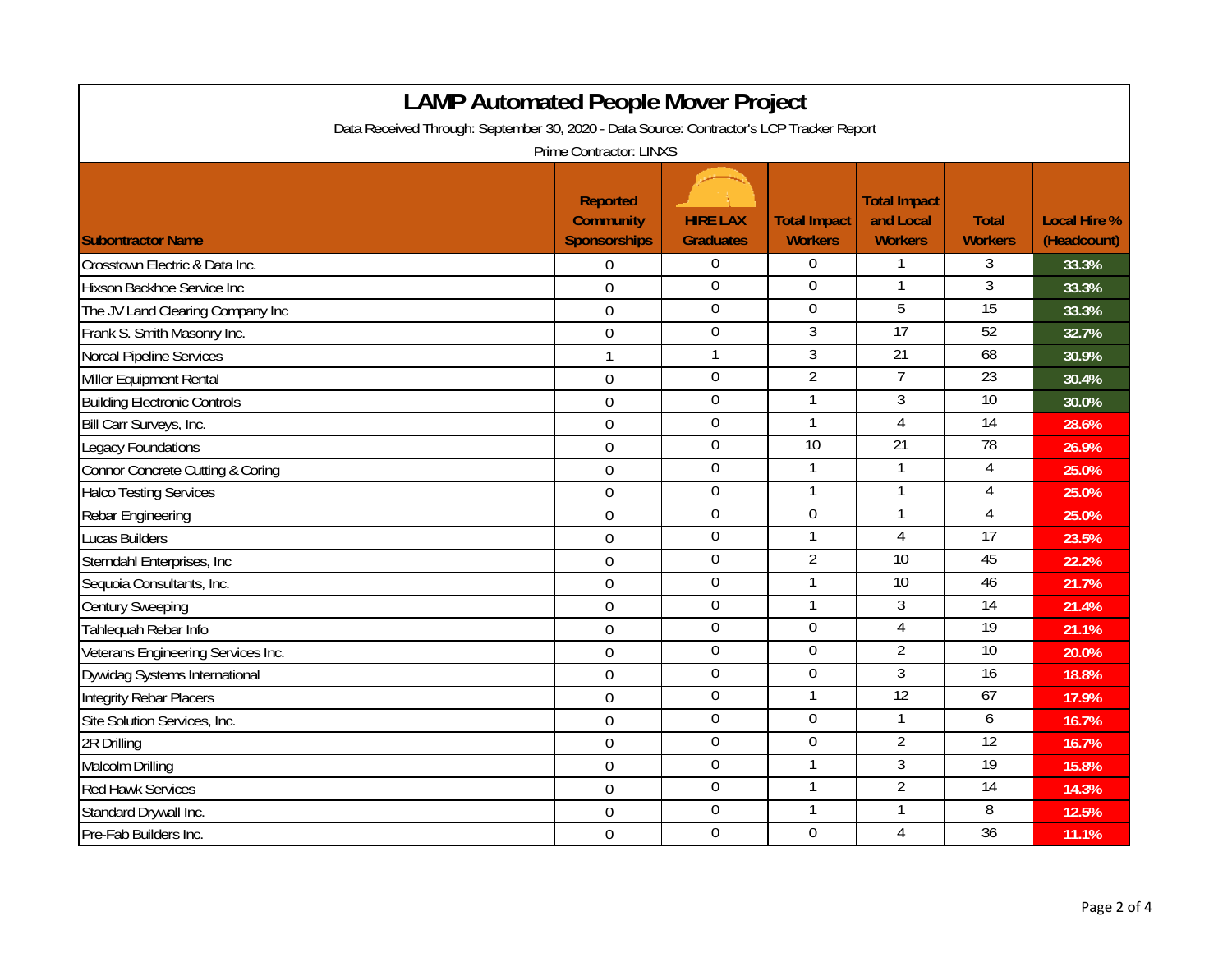| <b>LAMP Automated People Mover Project</b>                                               |            |                                                            |                                     |                                       |                                                    |                                |                                    |  |
|------------------------------------------------------------------------------------------|------------|------------------------------------------------------------|-------------------------------------|---------------------------------------|----------------------------------------------------|--------------------------------|------------------------------------|--|
| Data Received Through: September 30, 2020 - Data Source: Contractor's LCP Tracker Report |            |                                                            |                                     |                                       |                                                    |                                |                                    |  |
| Prime Contractor: LINXS                                                                  |            |                                                            |                                     |                                       |                                                    |                                |                                    |  |
| <b>Subontractor Name</b>                                                                 |            | <b>Reported</b><br><b>Community</b><br><b>Sponsorships</b> | <b>HIRE LAX</b><br><b>Graduates</b> | <b>Total Impact</b><br><b>Workers</b> | <b>Total Impact</b><br>and Local<br><b>Workers</b> | <b>Total</b><br><b>Workers</b> | <b>Local Hire %</b><br>(Headcount) |  |
| G & F Concrete Cutting                                                                   |            | $\Omega$                                                   | $\Omega$                            | 1                                     | $\overline{2}$                                     | 22                             | 9.1%                               |  |
| Chavan Trucking                                                                          |            | $\mathbf 0$                                                | $\overline{0}$                      | 0                                     | 1                                                  | 12                             | 8.3%                               |  |
| <b>ADF Structural Steel</b>                                                              |            | $\mathbf 0$                                                | $\overline{0}$                      | 0                                     | $\mathbf{1}$                                       | 13                             | 7.7%                               |  |
| C Below Inc                                                                              |            | $\mathbf{1}$                                               | 1                                   | 1                                     | $\mathbf{1}$                                       | $\overline{16}$                | 6.3%                               |  |
| Maxim Crane LP                                                                           |            | $\mathbf 0$                                                | $\Omega$                            | $\overline{0}$                        | 1                                                  | 27                             | 3.7%                               |  |
| Shaw & Sons Inc.                                                                         |            | $\mathbf 0$                                                | $\mathbf 0$                         | $\boldsymbol{0}$                      | $\mathbf{1}$                                       | $\overline{32}$                | 3.1%                               |  |
| <b>Bragg Crane Service</b>                                                               |            | $\overline{0}$                                             | $\mathbf 0$                         | 0                                     | 1                                                  | 41                             | 2.4%                               |  |
| ACE Concrete Cutting, Inc.                                                               | <b>NEW</b> | $\boldsymbol{0}$                                           | $\overline{0}$                      | $\mathbf 0$                           | $\overline{0}$                                     | $\mathbf{1}$                   | 0.0%                               |  |
| ARS Construction Services, Inc. dba Concrete Cutters International                       |            | $\mathbf 0$                                                | $\mathbf 0$                         | $\mathbf 0$                           | $\mathbf 0$                                        | 1                              | 0.0%                               |  |
| <b>Ground Penetrating Radar Systems LLC</b>                                              |            | $\mathbf 0$                                                | $\mathbf 0$                         | $\mathbf 0$                           | $\mathbf 0$                                        | 1                              | 0.0%                               |  |
| JT Excavating                                                                            |            | $\overline{0}$                                             | $\overline{0}$                      | $\overline{0}$                        | $\overline{0}$                                     | $\mathbf{1}$                   | 0.0%                               |  |
| Matt Chlor Inc                                                                           |            | $\mathbf 0$                                                | $\overline{0}$                      | $\mathbf 0$                           | $\Omega$                                           | $\mathbf{1}$                   | 0.0%                               |  |
| R.J. Lalonde Inc                                                                         |            | $\mathbf 0$                                                | $\mathbf 0$                         | $\boldsymbol{0}$                      | $\boldsymbol{0}$                                   | $\mathbf{1}$                   | 0.0%                               |  |
| T & M Construction                                                                       |            | $\mathbf 0$                                                | $\mathbf 0$                         | $\mathbf 0$                           | $\mathbf 0$                                        | 1                              | 0.0%                               |  |
| Terry Rhodes Backhoe Service Inc.                                                        |            | $\mathbf 0$                                                | $\overline{0}$                      | 0                                     | $\overline{0}$                                     | $\mathbf{1}$                   | 0.0%                               |  |
| A-Gas US Inc., dba Rapid Recovery                                                        |            | $\mathbf 0$                                                | $\mathbf 0$                         | 0                                     | $\mathbf 0$                                        | $\overline{2}$                 | 0.0%                               |  |
| <b>Fastrack Rentals</b>                                                                  |            | $\overline{0}$                                             | $\overline{0}$                      | $\overline{0}$                        | $\overline{0}$                                     | $\overline{2}$                 | 0.0%                               |  |
| Mr Crane                                                                                 |            | $\overline{0}$                                             | $\overline{0}$                      | $\overline{0}$                        | $\overline{0}$                                     | $\overline{2}$                 | 0.0%                               |  |
| Allied Steel Co. Inc,                                                                    |            | $\mathbf 0$                                                | $\overline{0}$                      | $\mathbf 0$                           | $\mathbf 0$                                        | $\overline{3}$                 | 0.0%                               |  |
| David L. Addison dba Addison Equipment Rental                                            |            | $\mathbf 0$                                                | $\overline{0}$                      | 0                                     | $\mathbf 0$                                        | 3                              | 0.0%                               |  |
| <b>Smithson Electric</b>                                                                 |            | $\overline{0}$                                             | $\overline{0}$                      | $\overline{0}$                        | $\mathbf 0$                                        | $\overline{3}$                 | 0.0%                               |  |
| Traffic Loops Crackfilling Inc.                                                          |            | $\overline{0}$                                             | $\overline{0}$                      | $\boldsymbol{0}$                      | $\boldsymbol{0}$                                   | 3                              | 0.0%                               |  |
| Del Secco Diamond Core & Saw Inc.                                                        |            | $\mathbf 0$                                                | $\mathbf 0$                         | $\boldsymbol{0}$                      | $\mathbf 0$                                        | 4                              | 0.0%                               |  |
| <b>NMN Construction</b>                                                                  |            | $\overline{0}$                                             | $\overline{0}$                      | $\overline{0}$                        | $\overline{0}$                                     | 4                              | 0.0%                               |  |
| The LKR Group, Inc.                                                                      |            | $\boldsymbol{0}$                                           | $\mathbf 0$                         | $\mathbf 0$                           | $\mathbf 0$                                        | 4                              | 0.0%                               |  |
| Barneys Hole Digging                                                                     |            | $\overline{0}$                                             | $\mathbf 0$                         | $\mathbf 0$                           | $\mathbf 0$                                        | 5                              | 0.0%                               |  |

Г